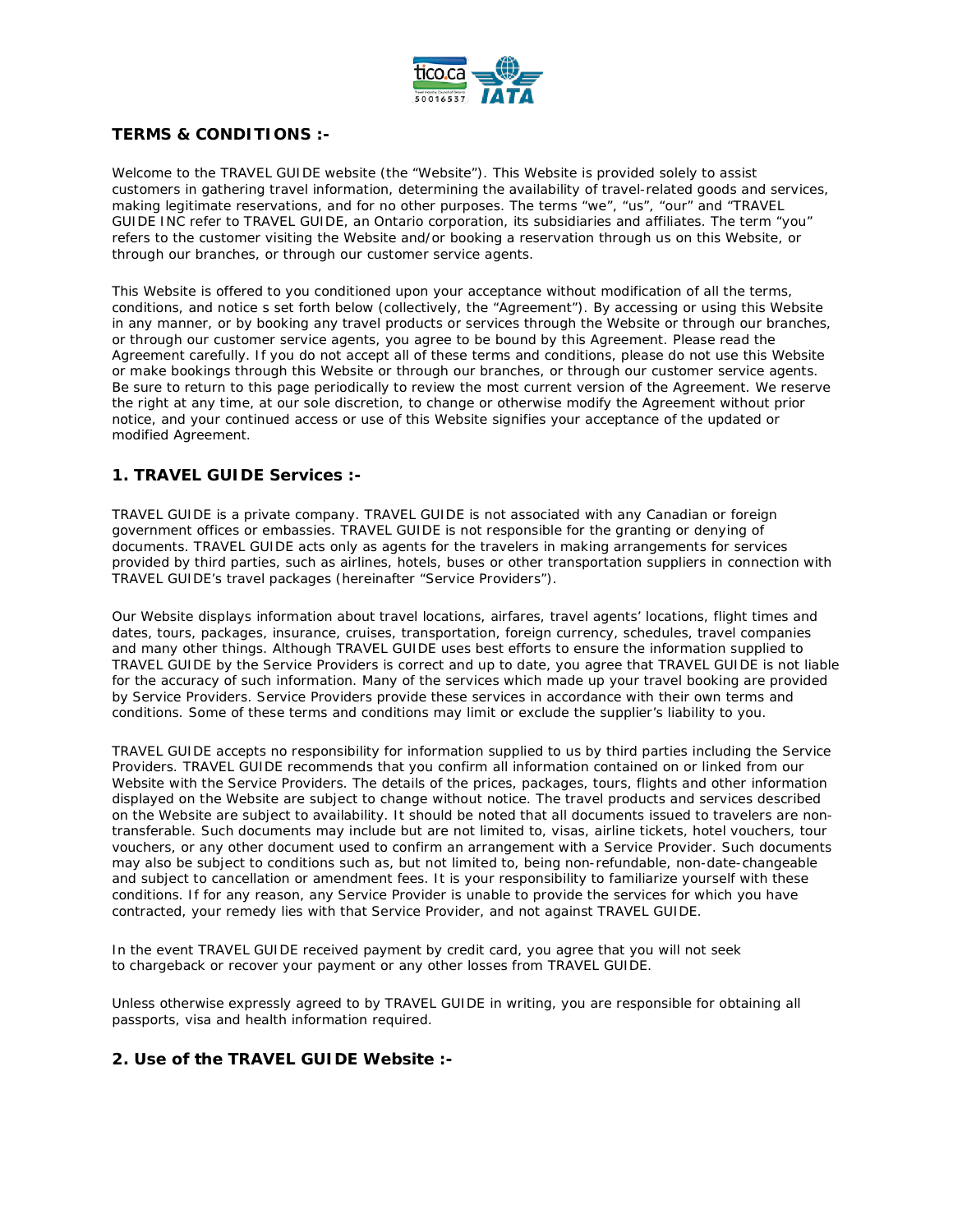

As a condition of your use of this Website, you warrant that (i) you are at least 18 years of age; (ii) you possess the legal authority to create a binding legal obligation on behalf of yourself and any other travelers you have included in your booking; (iii) you will use this Website in accordance with this Agreement; (iv) you will only use this Website to make legitimate reservations for you or for another person for whom you are legally authorized to act; (v) you will inform such other persons about the terms and conditions that apply to the reservations you have made on their behalf, including all rules and restrictions applicable thereto; (vi) all information supplied by you on this Website is true, accurate, current and complete, and (vii) if you have a TRAVEL GUIDE account, you will safeguard your account information and will supervise and be completely responsible for any use of your account by you and anyone other than you. We retain the right at our sole discretion to deny access to anyone to this Website and the services we offer, at any time and for any reason, including, but not limited to, for violation of this Agreement.

#### **No Copy, Distribution, or Sale :-**

You may download, display, or print one (1) copy of any portion of the content displayed on this Website (th e "Content"). If you do so, you may not modify the Content in any way, and you must reproduce the TRAVEL GUIDE copyright notice (or the Service Provider's notice as applicable) in the form: © 2018 TRAVEL GUIDE– All Rights reserved

as displayed on the relevant page(s) that you might copy.

#### **Except as provided above, you may not :-**

- $\Box$  Copy, reproduce, upload, post, display, republish, distribute, transmit, any part of the Content in any form whatsoever;
- $\Box$  Use a frame or border environment around the Website, or other framing technique to enclose any portion or aspect of the Website, or mirror or replicate any portion of the Website;
- $\Box$  Modify, translate into any language or computer language, or create derivative works from, any Content or any part of this Website;
- $\Box$  Reverse engineer any part of this Website; or
- $\Box$  Sell, offer for sale, transfer, or license any portion of the Website in any form to any third parties.

#### **Other Limitations :-**

Unless otherwise provided within these Terms & Conditions, or unless specific applicable law requires TRAVEL GUIDE to allow you to do so, you may not do any of the following without the prior written consent of TRAVEL GUIDE:

- $\Box$  Use the Website other than to make legitimate reservations or bookings;
- $\Box$  Use the Website to make any false, fraudulent or speculative reservation, or any reservation in anticipation of demand;
- $\Box$  Imply in any fashion that TRAVEL GUIDE is endorsing your products or services;
- $\Box$  Place false or misleading information on the Website,
- $\Box$  Post or transmit any unlawful, threatening, libelous, defamatory, obscene, indecent, inflammatory, pornographic or profane material or any material that could constitute or encourage conduct that would be considered a criminal offense, give rise to civil liability, or otherwise violate any law; or for any other purpose that is unlawful or prohibited by these Terms & Conditions.
- $\Box$  Use or access the Website in any way that, in our reasonable judgment, adversely affects the performance or function of the Website, or any other computer systems or networks used by TRAVEL GUIDE, other Website users or members;
- $\Box$  Upload or transmit to the Website or use any device, software or routine that contains viruses, Trojan horses, worms, time bombs, or other computer programming routines that may damage, interfere or attempt to interfere with, intercept, the normal operation of our Website, or appropriate the Website or any system, or take any action that imposes an unreasonable load on our computer equipment, or that infringes upon the rights of a third party;
- $\Box$  Use any device, software, or routine that interferes, or attempts to interfere, with the normal operation of our site, or take any action that impose an unreasonable load on our equipment; or
- $\Box$  Disguise the origin of the information transmitted through the Website.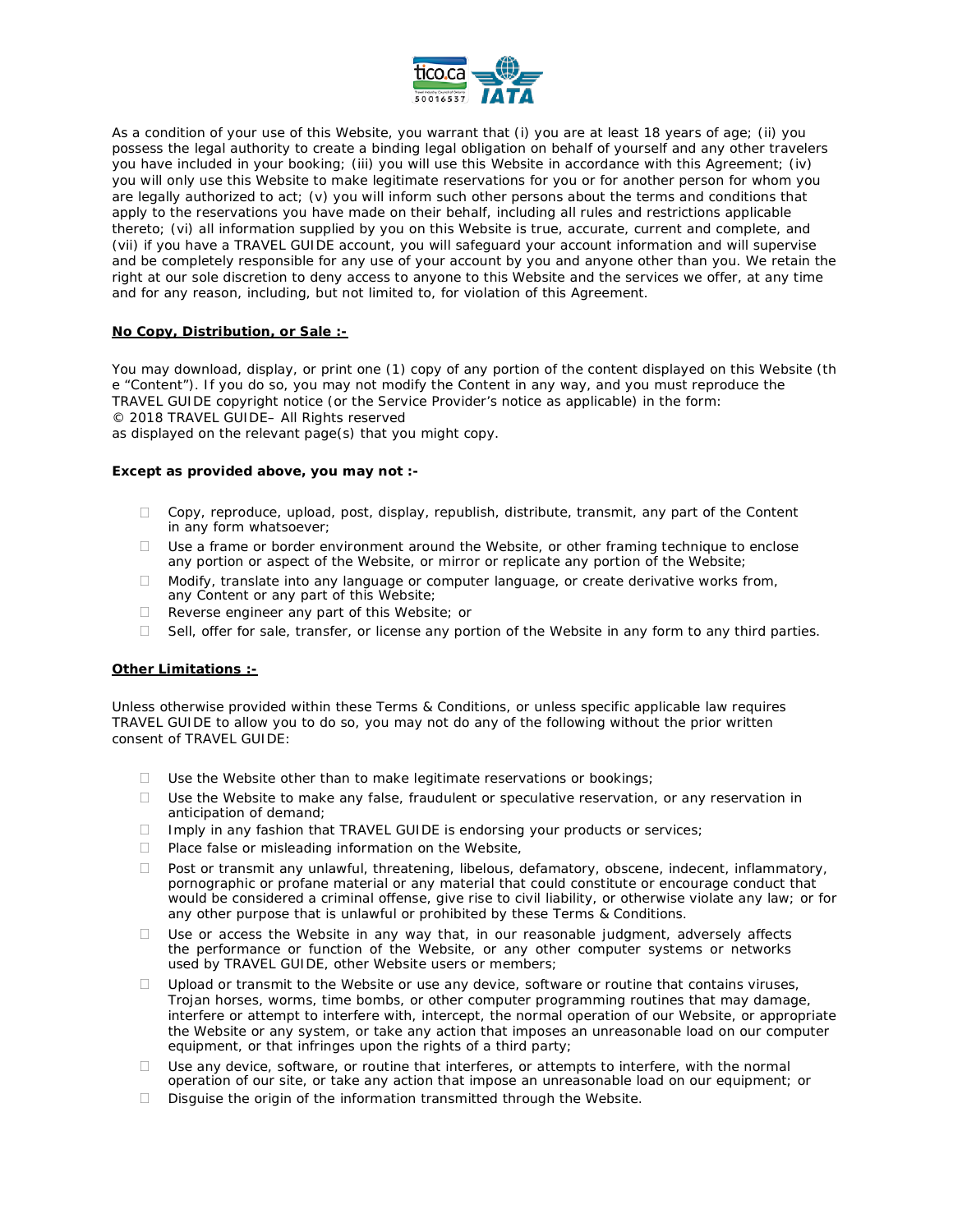

#### **Member ID and Password :-**

Access to certain areas of the Website is only available to registered members. To become a registered member, you are required to answer a limited number of mandatory questions. Answers to additional questions are optional. You represent and warrant that all information you supply to us about yourself and others, including email addresses, are true, valid and accurate, and that you have the right to supply us with such information.

#### **Termination :-**

TRAVEL GUIDE, in its sole discretion, may, at any time and without advance notice or liability, terminate or restrict your access to all or any component of our Website, even if access continues to be allowed to others. Upon such termination or suspension, you must immediately discontinue use of the Website, and destroy any copy you have made of any portion of the Website. Accessing the Website after such termination, suspension, or discontinuation shall constitute an act of trespass. TRAVEL GUIDE shall not be responsible to you to such suspension or termination.

TRAVEL GUIDE may also, at any time, change or impose fees for certain services, or establish or change general practices and limits concerning certain services.

# **3. Privacy and Security :-**

Your use of the Website is subject to our Privacy Policy. You agree that you have read our Privacy Policy, and it is reasonable and acceptable to you. Your acceptance of these Terms and Conditions is also your consent to the information practices in our Privacy Policy.

# **4. Disclaimer :-**

TRAVEL GUIDE does not warrant or represent that the content of the TRAVEL GUIDE Website or promotional material is accurate, up-to-date or complete, nor that it does not infringe the rights of others. TRAVEL GUIDE is providing the Website, the promotional material and its contents on an "as is" basis. TRAVEL GUIDE makes no representations or warranties of any kind with respect to the Website, the promotional material, its contents or any of the products or services supplied by TRAVEL GUIDE. To the maximum extent permitted by law, TRAVEL GUIDE disclaims all implied representations and warranties including, without limitation, implied warranties that TRAVEL GUIDE products and services offered will be of merchantable quality, fit for any purpose or will comply with any descriptions on the TRAVEL GUIDE Website or promotional material. To the extent permitted by law, you release TRAVEL GUIDE from all liability, cost, damages, claims and expenses (including direct, indirect, special and consequential loss or damage whether in negligence or otherwise) arising out of the supply or failure to supply or use or non-use of the third party products or services.

TRAVEL GUIDE does not represent or warrant that this Website, the server that makes it available or any TRAVEL GUIDE products or services supplied through this Website will be free of errors, viruses or defects. Your access and use of this Website is subject to factors beyond TRAVEL GUIDE control. TRAVEL GUIDE does not warrant that this Website or the products and services offered via this Website will meet your requirements or that the service will be uninterrupted or timely. TRAVEL GUIDE will use our best endeavors to make this Website secure and have implemented technology for this purpose. However, because of the nature of the internet, TRAVEL GUIDE does not warrant that this Website will be secure.

To the maximum extent permitted by law, neither TRAVEL GUIDE nor any of our officers, employees, shareholders or other representatives will be liable in damages or otherwise in connection with your use of or inability to access this Website or the purchase and use of any products and services supplied via this Website or any breach of any warranties that may be implied by law. This limitation of liability applies to all damages of any kind, including compensatory, direct, indirect or consequential damages, loss of data, income or profit, loss of or damage to property, personal injury and claims of third parties. In the event that the TRAVEL GUIDE Website fails to operate or causes you loss or damage, your sole remedy is the refund of any money that you paid to TRAVEL GUIDE to us e this Website.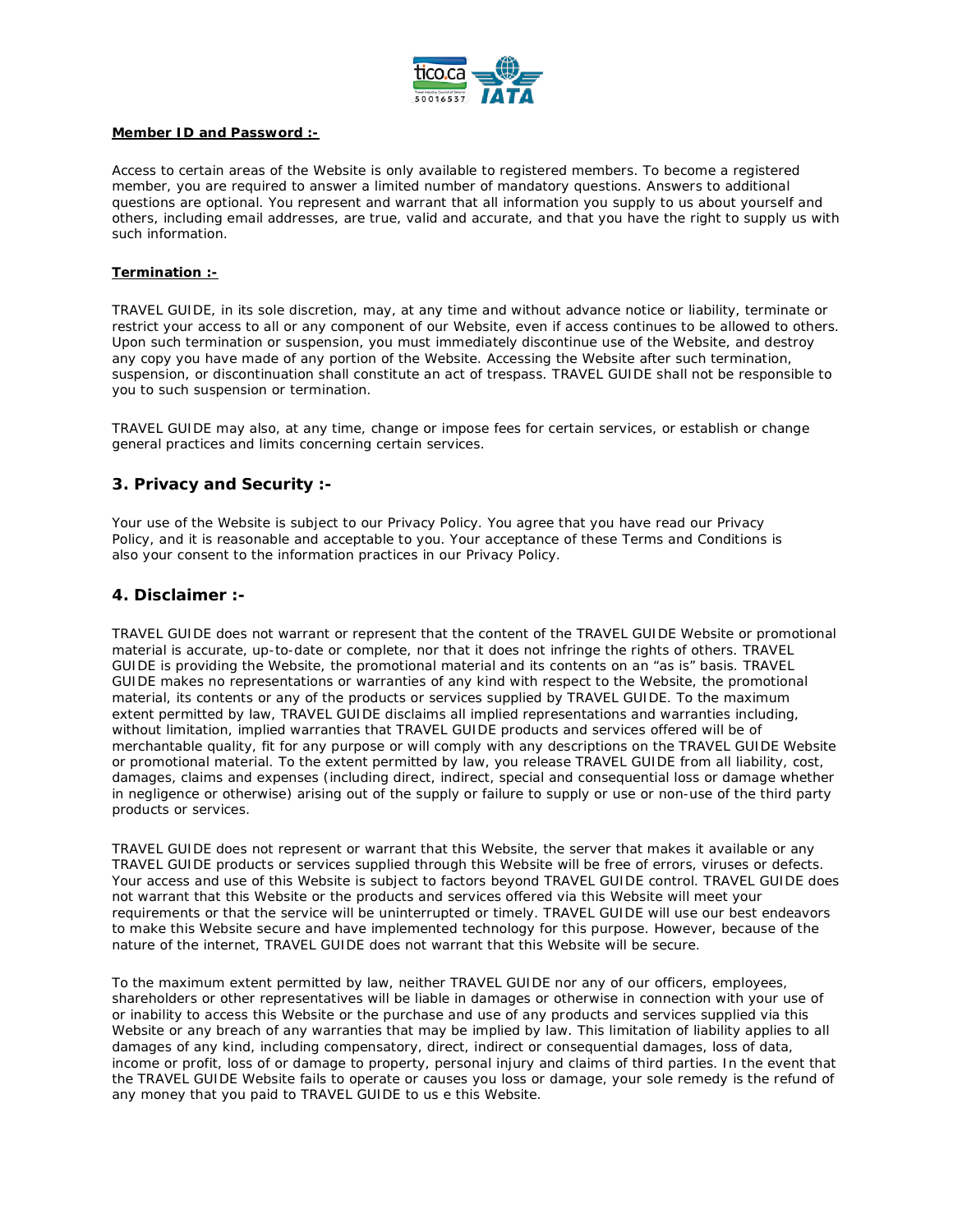

If applicable, hotel ratings stated on the TRAVEL GUIDE Website or promotional material (without limitation includes photographs, list of hotel amenities, descriptions of property, etc.) are provided by the respective Service Providers. These hotel ratings are general guidelines and TRAVEL GUIDE cannot guarantee their accuracy. The promotional material is to be used as a general guide and the ratings and hotel information may be amended periodically by the respective Service Providers to keep current. Please be advised that during the peak Hajj season the Service Providers accommodate a large number of pilgrims and consequently the quality of service indicated by their respective ratings may suffer.

All Service Providers are independent contractors, not TRAVEL GUIDE affiliates or agents. TRAVEL GUIDE is not liable for the actions, omissions, errors, representations, warranties, negligence, breach of contract, personal injuries, death, property damage, or any other damages or expenses resulting from Service Providers. TRAVEL GUIDE has no liability and will not refund due to delay, cancellation, overbooking, strike, force majeure, terrorism, and any other causes that are beyond TRAVEL GUIDE's direct control or from any loss or damage resulting from improper passport, visas or other documents. TRAVEL GUIDE has no control and is not responsible for any additional expenses, delays, omissions, re-routing, or acts of interference by any government or legal authorities. TRAVEL GUIDE is not responsible for any traveler missing any part of the program due to no fault of TRAVEL GUIDE, and in such event, the traveler shall be responsible for any additional expenses incurred for the traveler to rejoin the tour. TRAVEL GUIDE will not make any changes after departure and will not redeem any part of the payment for any services rendered unutilized.

TRAVEL GUIDE is not responsible for any traveler(s) missing any part of the program due to no fault of TRAVEL GUIDE, and in such event, the traveler(s) shall be responsible for any additional expenses incurred for the traveler(s) to rejoin the tour. TRAVEL GUIDE will not make any changes after departure and will not redeem any part of the payment for any services rendered unutilized.

#### Shipping and Handling of Documents

For a nominal charge, TRAVEL GUIDE will use DHL, FedEx or UPS to return your documents unless you send TRAVEL Guide pre-paid completed label for the courier of your choice excluding **CANADA POST**, to use for the return of your documents. TRAVEL GUIDE is not responsible for any delays, loss or damages resulting from the return of your documents by DHL, FedEx, UPS, or any other courier services.

### **5. Safety :-**

Please be aware that during your participation in packages operated by TRAVEL GUIDE, certain risks and dangers may arise beyond our control, including but not limited to: the hazards of traveling in undeveloped areas; travel by boat, train, automobile, aircraft, or other means of transportation; the forces of nature; political unrest; acts of lawlessness or terrorism; and accident or illness in remote regions without means of rapid evacuation or medical facilities. TRAVEL GUIDE will not have liability regarding provision of medical care or the adequacy of any care that may be rendered. While TRAVEL GUIDE will use its best efforts to ensure the adequate measures are taken, by agreeing to participate in a package and/or optional excursions you agree that you will hold TRAVEL GUIDE harmless regarding any provision of medical care or the adequacy of any care rendered.

### **6. Insurance :-**

Many of the problems for which TRAVEL GUIDE cannot be held responsible for can be insured against. TRAVEL GUIDE highly recommends that you purchase third party insurance to provide adequate cover for medical expenses, personal accident, loss of baggage and curtailment or cancellation of trip. Individuals are responsible to finance on the spot medical treatment and other contingencies, and then to reclaim this from their own insurance, if covered. You will be required to provide documentation to the insurance company to facilitate a claim. Please note that there are exclusions to coverage of insurance. Insurance has to be purchased and paid for in full as soon as the booking is made to become effective.

To the extent permitted by law, you release TRAVEL GUIDE from all liability, cost, damages, claims and expenses (including direct, indirect, special and consequential loss or damage whether in negligence or otherwise) arising out of any loss of baggage.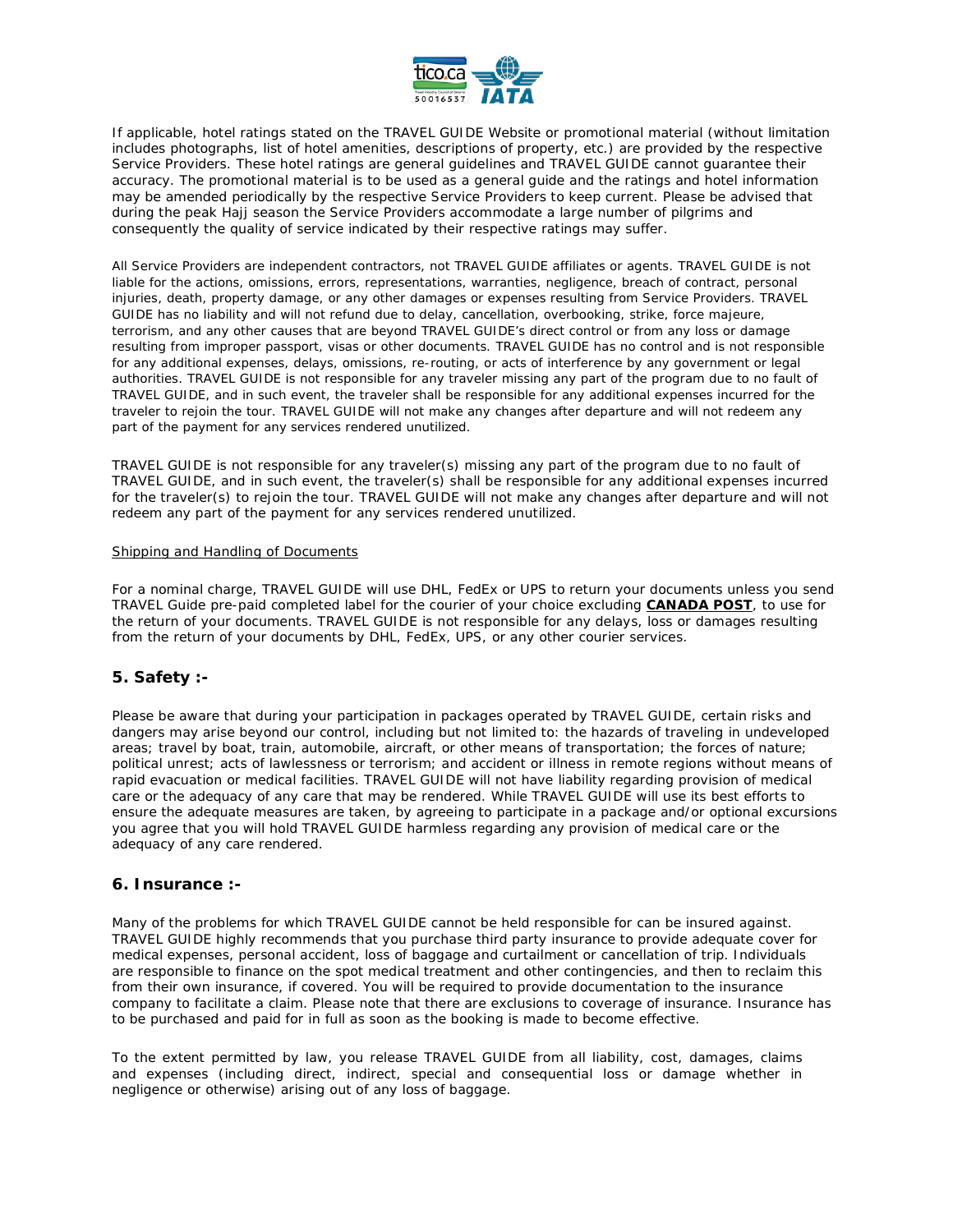

# **7. Reservation / Deposits / Fees :-**

TRAVEL GUIDE accepts cheques, money orders, Visa, MasterCard, and Cash. Your payment is not deemed made until it is received by TRAVEL GUIDE. Please be advised that a 4% surcharge applies to all payments made by credit card.

For our Hajj packages:

**Deposit Amount :** Minimum but not limited to \$3,000.00 CAD per person

**Second Installment Amount :** Minimum but not limited to half of the remaining balance

**Final Installment :** All remaining balances owed on your account

Payment Schedule for booking before January 31<sup>st</sup>, 2020;

- $\Box$  Deposit is due upon registration
- $\Box$  Second installment is due 60 days from the deposit payment date
- Remaining balance (full payment) is due no later than by June  $1^{st}$ 2020

Payment Schedule for booking after January 31<sup>st</sup>, 2020;

- Deposit of 30% of the total invoice is due upon signing up
- $\Box$  Second installment: Minimum but not limited to half of the remaining balance is due 30 days from the deposit payment date
- $\Box$  Remaining balance: All remaining balances owed on your account are due no later than by June  $1<sup>st</sup>2020$

Payment Schedule for booking on or after **May 31st, 2020**Full Payment is due immediately upon booking.

For all other travel (including Umrah travel):

**Deposit Amount :** 25% of full package price due 150 days prior to departure.

**Second Installment Amount : Next 25% of full package price due 120 days prior to departure.** 

**Balance :** 50% of full package price due 90 days prior to departure.

Your booking is not confirmed until the Deposit is received by TRAVEL GUIDE and you receive written confirmation of your booking from TRAVEL GUIDE. Your reservation may be automatically canceled if payments are not received by TRAVEL GUIDE by the applicable deadlines above. Special conditions may apply to the prices set out on the Website. To determine such conditions, you must contact TRAVEL GUIDE or the relevant Service Provider. Please review and verify your booking invoice thoroughly and contact your travel agent or TRAVEL GUIDE immediately if your invoice appears to be incorrect or incomplete, as it may not be possible to make changes later. Please be advised that once your documents have been processed for visa by our office, there will be NO refunds available for the package(s) you have purchased. All fees imposed by the Kingdom of Saudi Arabia, including Hajj and Umrah fees or related to the ritual animal sacrifice, are separately charged and not included in any package or programs.

# **8. Cancellation :-**

After booking a package, all cancellation requests must be received by TRAVEL GUIDE in writing. You acknowledge and understand that TRAVEL GUIDE incurs significant expenses and losses if a traveler cancels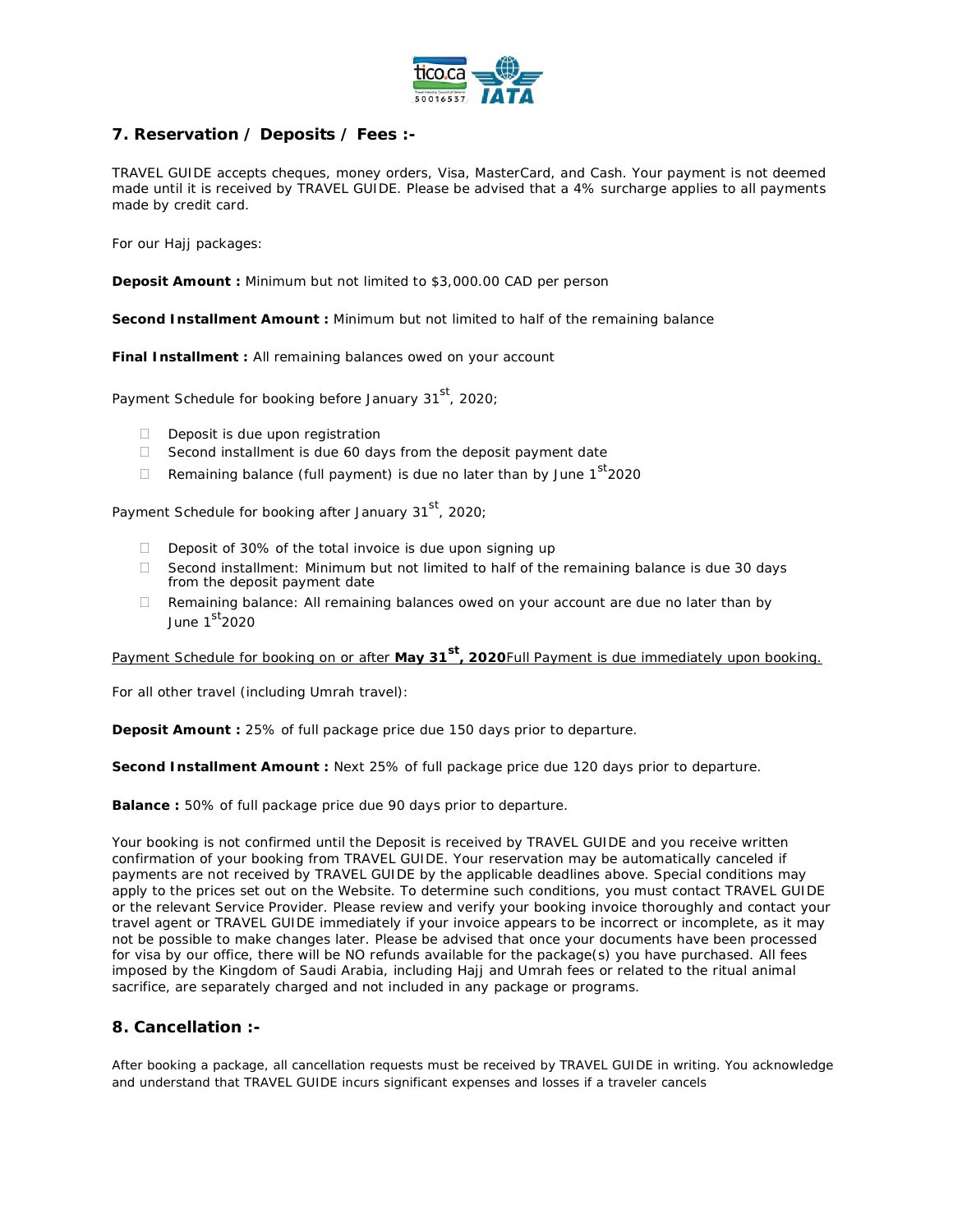

a booking. You expressly understand that the following cancellation fees will apply and be strictly enforced by TRAVEL GUIDE:

For any written cancellation received by TRAVEL GUIDE:

#### **For Umrah :-**

(a) At least ninety (90) days before scheduled departure date: \$500 CAD per person cancellation fee

(b) At least sixty (60) days before scheduled departure date: \$1,500.00 CAD per person cancellation fee

(c) Less than sixty (60) days before scheduled departure date: no refund will be provided on any reservation

### **For Hajj :-**

(d) The initial deposit per person (\$3000.00 CAD) is non-refundable.

(e) Any cancelation before May  $31<sup>st</sup>$ , 2020: is a 50% of the total invoice cancellation fee.

(f) Any time after June  $1^{st}$ , 2020: is a subject of a 100% cancellation fee.

In addition to the above-noted cancellation fees, airfare purchases are non-refundable, and any such amounts shall not be reimbursed to any traveler canceling a booking.

### **9. Travelers Who Need Special Assistance :-**

You must report to TRAVEL GUIDE in writing any disability requiring special attention while traveling at the time the reservation is made. TRAVEL GUIDE will make reasonable attempts to accommodate the special needs of disabled travelers but is not responsible in the event it is unable to do so nor is it responsible for any denial of services by Service Providers. TRAVEL GUIDE regrets that TRAVEL GUIDE cannot provide individual assistance to a traveler for walking, dining, getting on and off buses and other vehicles, or other personal needs. A qualified and physically able companion must accompany travelers who need such assistance and must assume full responsibility for their well-being; if such a companion is not available for the traveler, TRAVEL GUIDE may, in its discretion, cancel the reservation and return the full deposit of the traveler.

# **10. Young Travelers :-**

Travelers who are less than 18 years old on the departure date must be accompanied by an adult throughout the duration of the trip. For any special requirements regarding airline tickets for children, contact your airline directly. If a child will be traveling with adults other than the parents or with only one parent, it is recommended that a notarized letter be written by the parents or non-traveling parent granting authorization to travel, including the dates of travel. TRAVEL GUIDE suggests that you also contact the appropriate consulate and airlines because they may have additional requirements or recommendations.

# **11. Mandatory Negotiation, Mediation and Arbitration of disputes; Waiver of Jury Trial and Punitive Damages :-**

In the event of any controversy or claim arising out of or relating to this contract, or the breach thereof, the parties here to shall consult and negotiate with each other and, recognizing their mutual interests, attempt to reach a solution satisfactory to both parties. If they do not reach a settlement within a period of 60 days, then either party may, by written notice to the other party, demand mediation in London, Ontario exclusively, before a mediator mutually agreed upon by the parties. If settlement is not reached within 60 days after service of a written demand for mediation, any unresolved controversy or claim arising out of or relating to this contract shall be finally resolved by arbitration administered by the Canadian Arbitration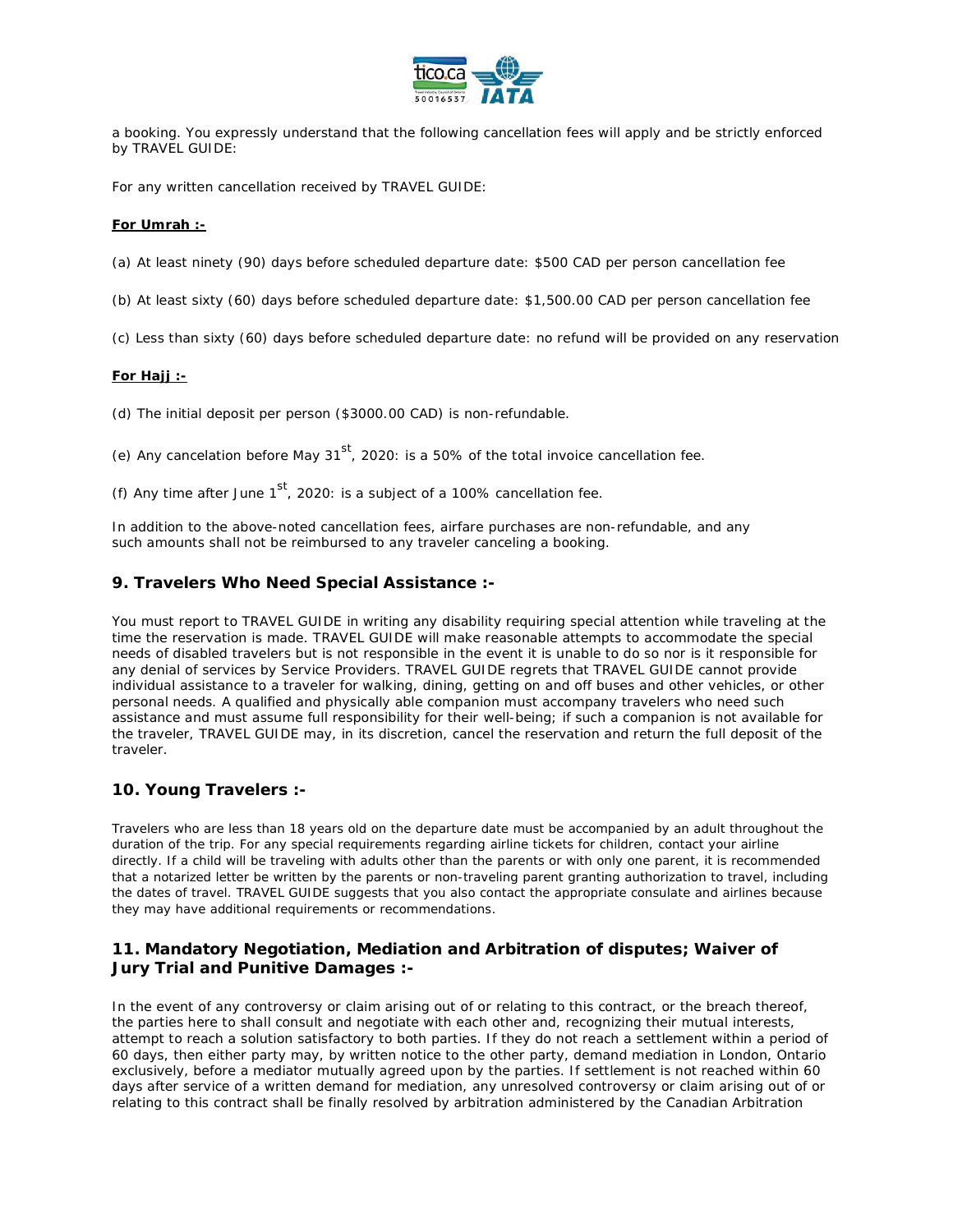

Association under its Commercial Arbitration Rules, and judgment upon the award rendered by the arbitrators may be entered in any court having jurisdiction. The arbitration will be conducted in the English language in the city of London, Ontario, in accordance with the Canadian Arbitration Act. There shall be three arbitrators, named in accordance with such rules. Except as may be required by law or to the minimum information necessary for entry of judgment, neither a party nor its representatives may disclose the existence, content, or results of any arbitration hereunder without the prior written consent of all/both parties.

To the extent allowed by applicable law, you agree that you will bring any claim or cause of action arising from or relating to the Agreement within two (2) years from the date on which such claim or action arose or accrued or such claim or cause of action will be irrevocably waived. In any case, TRAVEL GUIDE shall not be liable for other than compensatory damages. Additionally, you hereby waive any right to punitive damages. All parties agree to irrevocably waive their respective rights to a jury trial of any cause of action, claim, counterclaim, or cross-complaint in any action or proceeding and/or hearing brought by either party against the other on any matter whatsoever arising out of these Terms & Conditions or any agreement between you and TRAVEL GUIDE.

In the event that the arbitration clause contained herein is deemed invalid by a court of law, each party agrees that any suit, action or proceeding arising out of or relating to this Agreement shall be subject to the exclusive jurisdiction of the state and/or federal courts located in the County of London, Province of Ontario. Each party waives any objection which it may have now or hereafter to the laying of the venue in the County of London, Province of Ontario of such action or proceeding and irrevocably submits to the personal jurisdiction of any such court in any such suit, action or proceeding.

# **12. General :-**

If any of these Terms & Conditions is in invalid or unenforceable, only the portions of the provisions deemed invalid or unenforceable will be struck out, and the remaining provisions will remain in force. Accessing or using this Website in any manner or booking any travel products or services through the Website or through our branches, or through our customer service agents, is unauthorized in any jurisdiction that does not give effect to all provisions of these terms and conditions, including, without limitation, this paragraph.

Headings are for reference purposes only. Notwithstanding any other provision contained herein, if TRAVEL GUIDE does not act in relation to a breach by you or others of these Terms & Conditions, this does not waive TRAVEL GUIDE's right to act with respect to subsequent or similar breaches. This Agreement may be supplemented, amended, or modified only by the mutual agreement of the parties. No supplement, amendment, or modification of this Agreement shall be binding unless it is in writing and signed by all parties. No person, other than an authorized representative of TRAVEL GUIDE by a document in writing, is authorized to vary, add, or waive any term or condition set forth in the preceding provisions. This Agreement shall be governed by the laws of the Province of Ontario, without regard to the conflicts of laws provisions therein.

This Agreement (and any other terms and conditions referenced herein) constitutes the entire agreement between you and TRAVEL GUIDE and it supersedes all prior or contemporaneous communications and proposals, whether electronic, oral, or written, between the customer and TRAVEL GUIDE. A printed version of this Agreement and of any notice given in electronic form shall be admissible in judicial or administrative proceedings based upon or relating to this Agreement to the same extent and subject to the same conditions as other business documents and records originally generated and maintained in printed form.

BY SIGNING BELOW OR CLICKING THE REGISTER BUTTON ON THE WEBSITE OR BY NOT CANCELING THE RESERVATION WITH TRAVEL GUIDE, YOU, THE TRAVELER OR ARRANGER, CONFIRM THAT YOU HAVE READ AND AGREE TO THE TERMS & CONDITIONS ABOVE. YOU ALSO ACKNOWLEDGE THAT YOU FULLY UNDERSTAND THE PACKAGE WHICH YOU ARE PURCHASING AND ALL TERMS & CONDITIONS THAT APPLY.

| Client/Traveler or Arranger Name: |  |
|-----------------------------------|--|
| Signature:                        |  |
| Date:                             |  |